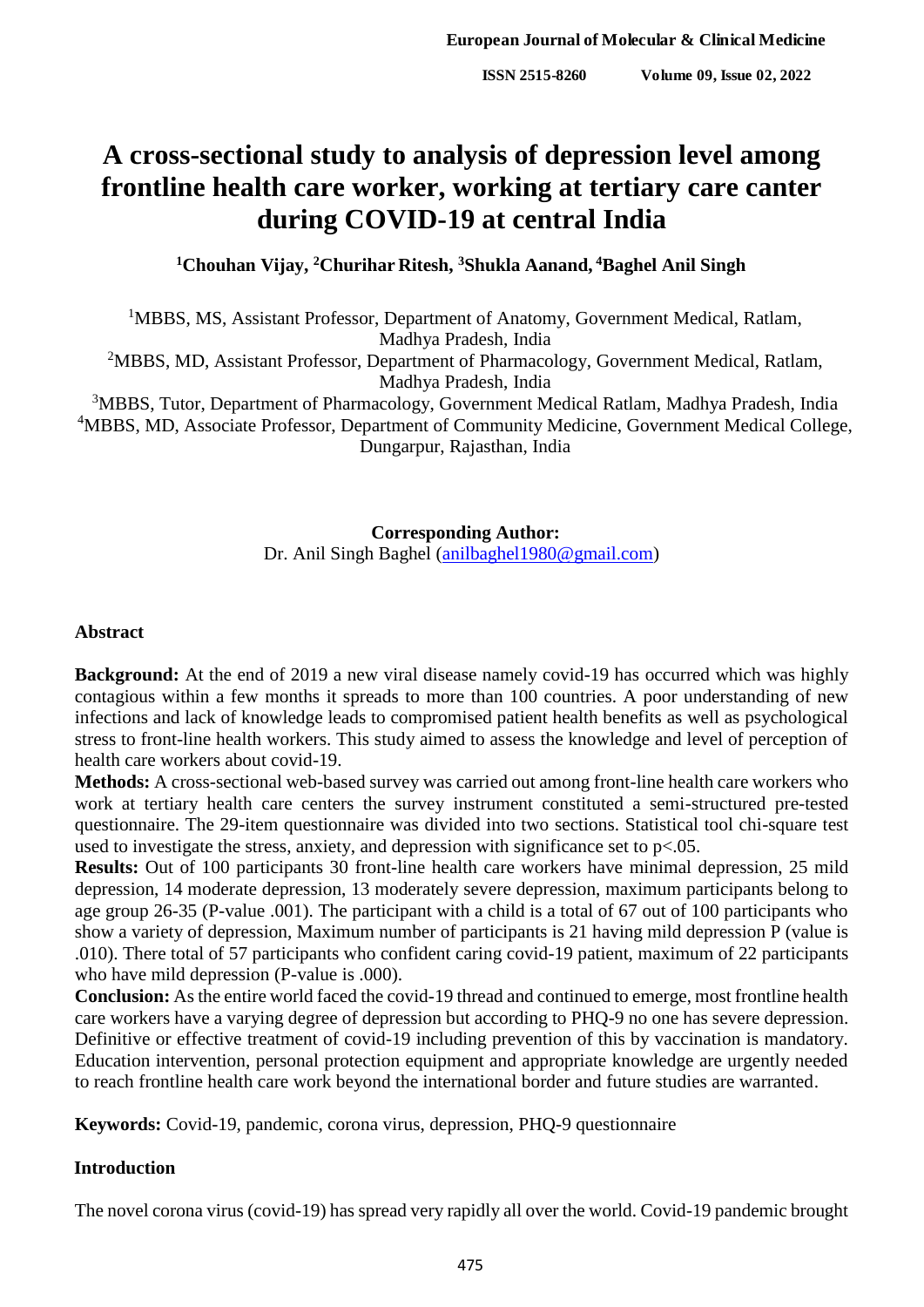**ISSN 2515-8260 Volume 09, Issue 02, 2022**

not only risk of mortality from the viral infection but also unbearable psychological pressure to the community as well as front line health care workers <sup>[1]</sup>. There are many studies on the psychological impact of pandemics on the general population, patients, and front-line health care workers <sup>[2, 3]</sup>. Health care workers are frequently coming in contact with covid positive and covid suspected cases hence has more chance to get an infection which leads to depression and another psychological impact. WHO shows health care workers are at more risk of infection with severe acute respiratory syndrome and represented more than 20% of those who actually contracted the disease <sup>[4]</sup>. The psychological disorder most commonly found in the literature; disaster-related experiences is post-traumatic stress disorder (PTSD). Here are a few studies that show after PTSD comorbid depression is common  $[5, 6]$ . Few studies  $[7, 8, 9]$ McAlonan GM<sup>[10]</sup> others specifically examined levels of depressive symptoms among health care workers affected by the disaster. Health care workers in honking who gave service to the patient suffering from SARS during the SARS outbreak were found to have a relatively high level of depressive symptoms [10] .

Covid-19 pandemic is a new and highly contagious infection. Lack of literature, lack of knowledge and unavailability of definitive treatment covid-19 along with working with uncomfortable PPE kit lead to psychological impact to frontline health care workers. The present study examines the relationship between a specific type of exposure of front-line health care workers, working at tertiary level covid a dedicated health care center and their different levels of depression.

# **Material and Method**

**Institutional ethics committee (IEC) approval:** We start the study after taking approval from IEC the reference number is GMCRATLAM/2020IEC/review/13.

**Objectives:** Identify the perceived levels of depression in the confined population.

**Study design:** Cross-sectional study.

**Study site population:** Doctors, nurses and clinical technicians in all departments who work in Covid dedicated hospital and covid dedicated health care center at government medical college Ratlam.

# **Inclusion/Exclusion criteria**

**Inclusion criteria:** Those who give consent for the study. **Exclusion criteria:** Those who have not done covid-19 duty at the covid care center.

**Data Collection:** Semi-structured pre-tested questionnaire will be used for data collection.

After taking approval from the Institutional ethics committee (IEC), the study carried out is a singlecenter, cross-sectional survey, covering doctors, nurses and clinical technicians in all departments of GMC Ratlam. The study was conducted between 01 October to 30 November 2020. A semi-structured pre-tested questionnaire will be used for data collection.

# **Measures**

The survey instrument constituted 29-close ended questions. The 29-item questionnaire was divided into two sections

- 1) Baseline sociodemographic information (20 items).
- 2) Depression, Adopted from PHQ-9<sup>11</sup> (9 items 4 statements/4-point Likert scales).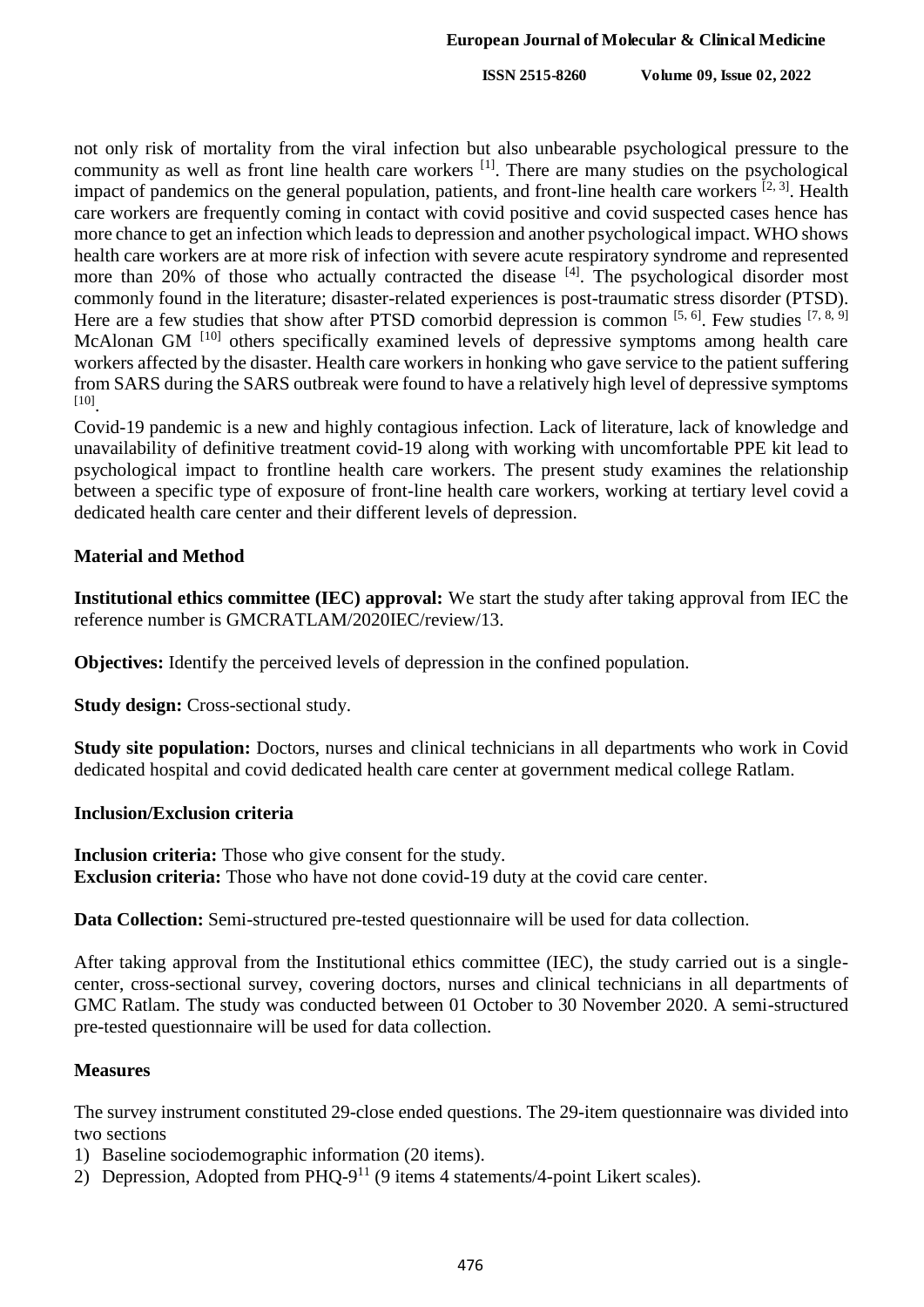**ISSN 2515-8260 Volume 09, Issue 02, 2022**

Data were collected through anonymous online questionnaires which were distributed to all HCWs via WhatsApp and email. Only one response per person to the questionnaire was permitted.

# **Observation and Results**

- **Statistical data:** The obtained data were coded, validated, and analyzed using appropriate software. Descriptive analysis was applied to calculate frequencies and proportions. A chi-square test was used to investigate the level of association among variables, with significance set to *P*<.05.
- **Overview:** A total of 118 frontline health care workers (HCWs) participated, 100 of whom completed the study questionnaire including 16 females and 84 men. The age of participants ranges from 20-50 years. For assessment of depression, we nine factor questionnaire named PHQ-9.

| S. No. | <b>Score</b> | <b>Depression severity</b>   |
|--------|--------------|------------------------------|
|        | 00           | No depression                |
| 2.     | 1-4          | Minimal depression           |
| 3.     | $5-9$        | Mild depression              |
| 4.     | $10-14$      | Moderate depression          |
| 5.     | 15-19        | Moderately severe depression |
| 6.     | $20 - 27$    | Severe depression            |

**Table 1:** Table for interpretation of total score of PHQ-9

|  | Table 2: Different age groups with PHQ 9 scale for depression |
|--|---------------------------------------------------------------|
|--|---------------------------------------------------------------|

| So.<br>N <sub>0</sub> | Age<br>groups | N <sub>0</sub><br>depression<br>$\boldsymbol{\left(0\right)}$ | <b>Minimal</b><br>depression<br>$(1-4)$ | <b>Mild</b><br>depression<br>$(5-9)$ | depression<br>$(10-14)$ | Moderate Moderately severe<br>depression<br>$(15-19)$ | <b>Severe</b><br>depression<br>$(20-27)$ | <b>Total</b> |
|-----------------------|---------------|---------------------------------------------------------------|-----------------------------------------|--------------------------------------|-------------------------|-------------------------------------------------------|------------------------------------------|--------------|
|                       | $20 - 25$     |                                                               |                                         |                                      |                         |                                                       |                                          | 16           |
| 2                     | $26 - 30$     |                                                               |                                         |                                      |                         |                                                       |                                          | 19           |
| 3                     | $31 - 35$     |                                                               |                                         | 13                                   |                         |                                                       |                                          | 26           |
| 4                     | 36-40         |                                                               |                                         |                                      |                         |                                                       |                                          | 24           |
| 5                     | $41 - 45$     |                                                               |                                         |                                      |                         |                                                       |                                          | 11           |
| 6                     | $46 - 50$     |                                                               |                                         |                                      |                         |                                                       |                                          |              |
| Total                 |               | 18                                                            | 30                                      | 25                                   | 14                      |                                                       |                                          | 100          |

P-value .001

There is total of 82 workers out of 100 having varying degrees of depression according to PHQ 9 scale max. In the age group 26-35. Table: 3 Number of children with PHQ 9 scale.

|       | No<br>(U) | <b>Minimal</b><br>$(1-4)$ | <b>Mild</b><br> So. No.   Children   depression   depression   depression   depression  <br>$(5-9)$ | $(10-14)$ | Moderate   Moderately severe<br>depression<br>$(15-19)$ | severe<br>depression Total<br>$(20-27)$ |     |
|-------|-----------|---------------------------|-----------------------------------------------------------------------------------------------------|-----------|---------------------------------------------------------|-----------------------------------------|-----|
|       |           |                           | 16                                                                                                  |           |                                                         |                                         | 53  |
|       |           |                           |                                                                                                     |           |                                                         |                                         | 24  |
| NA    |           |                           |                                                                                                     |           |                                                         |                                         | 14  |
| None  |           |                           |                                                                                                     |           |                                                         |                                         |     |
| Total |           | 30                        |                                                                                                     |           |                                                         |                                         | 100 |

P-value is .010

There are a total of 67 participants out of 100 who shows a varying degree of depression maximum of 21 participants have mild depression.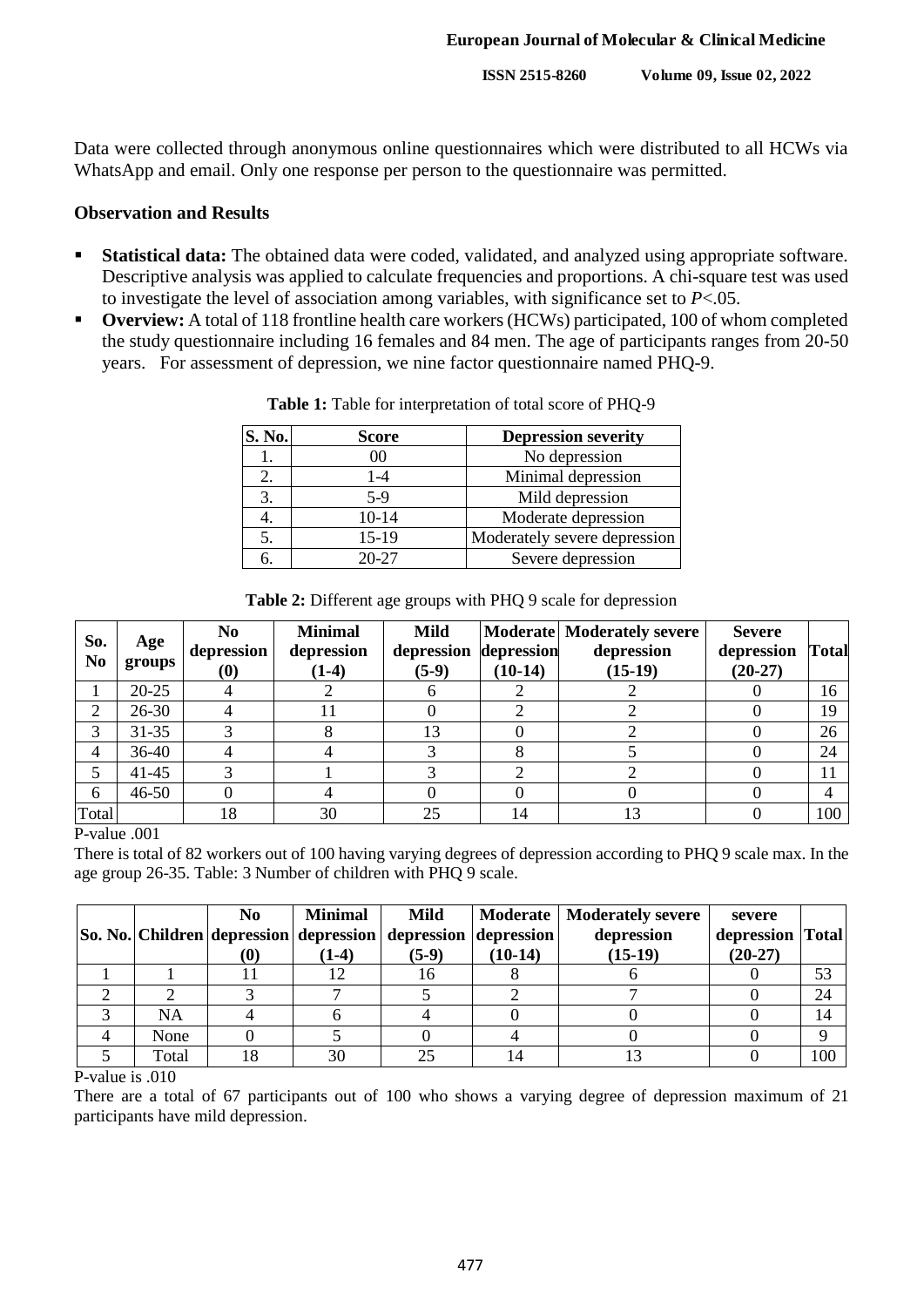**ISSN 2515-8260 Volume 09, Issue 02, 2022**

| So.<br>No. | <b>Confident in</b><br><i>patients</i> | N <sub>0</sub><br>0) | <b>Minimal</b><br>$(1-4)$ | <b>Mild</b><br>$(5-9)$ | Moderate<br>$(10-14)$ | <b>Moderately</b><br>$\frac{1}{2}$ caring covid 19 depression depression depression depression severe depression depression<br>$(15-19)$ | <b>Severe</b><br>$(20-27)$ | <b>Total</b> |
|------------|----------------------------------------|----------------------|---------------------------|------------------------|-----------------------|------------------------------------------------------------------------------------------------------------------------------------------|----------------------------|--------------|
|            | Don't know                             |                      |                           |                        |                       |                                                                                                                                          |                            | 28           |
|            | No                                     |                      |                           |                        |                       |                                                                                                                                          |                            |              |
|            | Yes                                    |                      | 22                        |                        |                       |                                                                                                                                          |                            |              |
|            | Total                                  |                      | 30                        |                        |                       |                                                                                                                                          |                            | 100          |

P-value is .000

There is a total of 57 participants who are confident caring covid-19 patients, 15 are not confident and 28 don't know about this. There 22 participants who have mild depression (P-value is .000)

| So.<br>No. | <b>Confident in</b><br>self-protecting depression depression depression depression<br>measures | No<br>(0) | <b>Minimal</b><br>$(1-4)$ | Mild<br>$(5-9)$ | $(10-14)$ | Moderate   Moderately severe  <br>depression<br>$(15-19)$ | <b>Severe</b><br>depression Total<br>$(20-27)$ |     |
|------------|------------------------------------------------------------------------------------------------|-----------|---------------------------|-----------------|-----------|-----------------------------------------------------------|------------------------------------------------|-----|
|            | Don't know                                                                                     |           |                           |                 |           |                                                           |                                                | 22  |
|            | No                                                                                             |           |                           |                 |           |                                                           |                                                |     |
|            | Yes                                                                                            |           | 25                        |                 | 10        |                                                           |                                                | 74  |
|            | Total                                                                                          |           | 30                        | つく              | 14        |                                                           |                                                | 100 |

**Table 5:** Confident in self-protection measures with PHQ 9 scale

P-value is .013

There is a total of 74 participants who are confident in self-protection measures and 4 are not confident. Maximum of 25 participants have minimal depression.

# **Discussion**

During the covid-19 pandemic all of us are experiencing thoughts, and emotional situations we have never experienced before. The psychological effect of pandemics is best understood in terms of psychiatric and psychological problems. Frontline health care workers are more prone to get infections hence have a great chance to develop psychological problems. In this study, we deal, particularly with depression. Out of 100 participants, 30 front-line health care workers have minimal depression, 25 mild depression, 14 moderate depression, 13 moderately severe depression. Maximum participant belongs to age group 26-35(P-value .001). HCWs who have children are a total of 67 out of 100 participants who show a variety of depression. A maximum number of participants are 21 having mild depression. P (value is .010). Zhou Zhu and others showed the HCWs had a significantly increased risk of depression once infected with covid-19 and an increased risk of anxiety and depression and stress once their family member infects with covid-19<sup>[12]</sup>.

Xinhua Liu and others showed that HCWs and other individuals who spent time in quarantine because of infectious disease outbreaks may be at elevated risk for depression [13]. Despite some degree of depression, we have a total of 57 participants who are confident caring covid-19 patients, 15 are not confident and 28 don't know about this. There is 22 participant who has mild depression (P-value is .000). On another hand in self-protection, there are a total of 74 participants who are confident in the selfprotection measure and 4 are not confident. A maximum of 25 participants has minimal depression. One notable thing is that No one has severe depression according to PHQ-9.

# **Conclusion**

The past quarter-century has been the emergence of several new diseases but the covid-19 pandemic is more lethal and dangerous because of its high infection rate, high mortality, and no definitive treatment. Government authority for planning and policymaking is critical to ensure that mental health is integrated into the board framework of covid-19 for frontline health care workers who suffer from psychological problems.